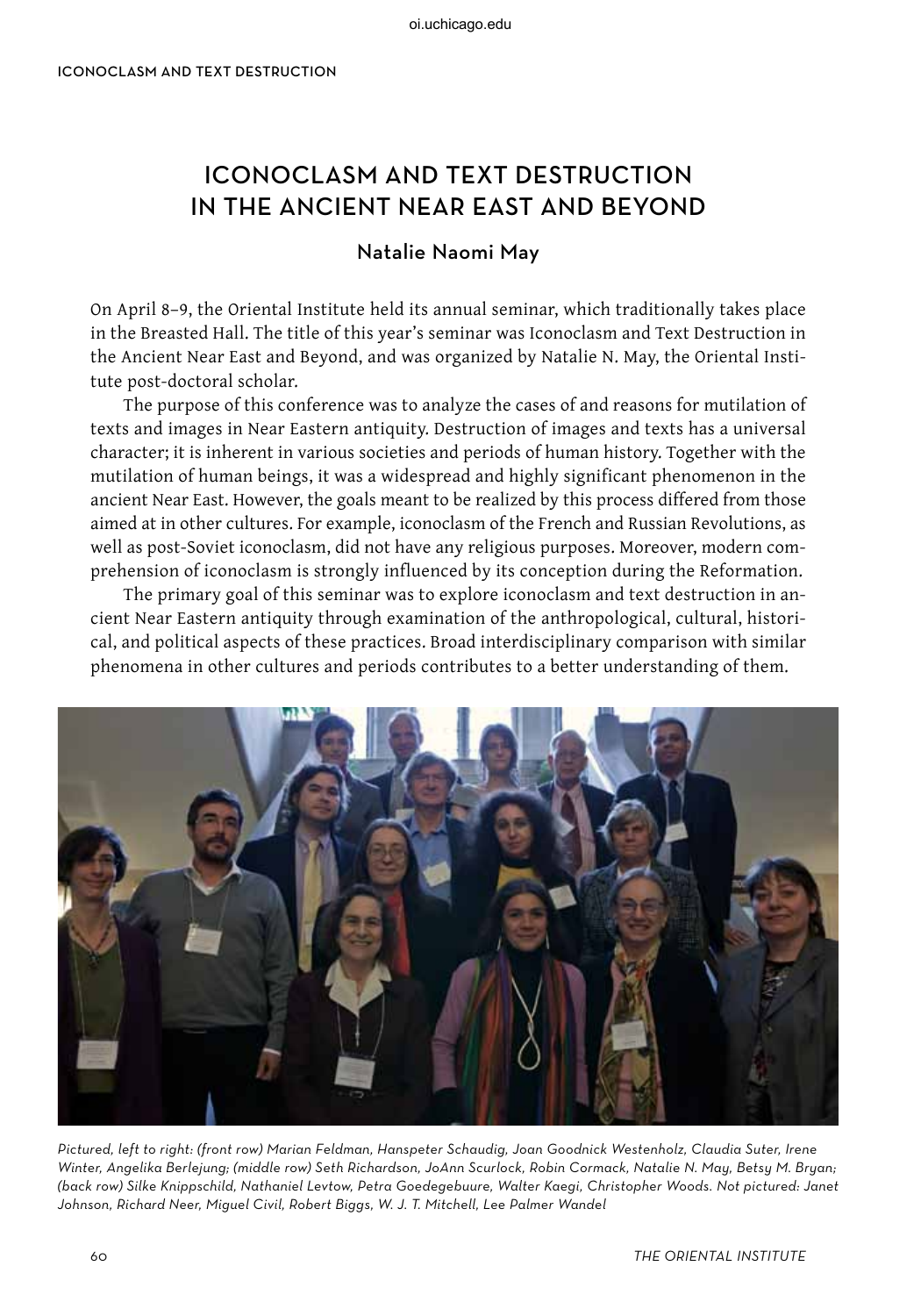Despite its importance, iconoclasm in the ancient Near East has not received proper scholarly attention. In 1995 Bahrani defined the totality of relevant research as "three brief articles," those of Nylander (1980), Beran (1988) and Harper (1992). We can now add to the list two articles by Bahrani herself (1995, 2004) , another contribution by Nylander (1999), an earlier one by Brandes (1980) and recent articles by Porter (2009) and May (2010). All these studies either treat particular cases of mutilation or certain aspects of its significance.

Mutilation of image and text in the ancient Near East as a phenomenon remains a field awaiting systematic research. The specific framework for the previous scholarship has been assault on royal and divine effigies, although the phenomenon was in fact much more universal. The seminar and the resulting publication of the proceedings are an important step in advancing the entire field.

The problems examined can be summarized as follows:

- The purposes of the mutilation, in the framework of the choice of images and texts meant to be damaged
- The types of damage inflicted as a key to its meaning
- Iconoclasm and aniconism
- • The thoroughness of the injury inflicted on complexes of images and monuments
- The significance of the destruction and spoliation of pictorial and textual monuments in respect to territorial domination
- • The significance of the mutilation and superimposition of texts
- Iconoclasm and text destruction in European and Oriental Middle Ages and beyond — legacy or universality of phenomenon?

The Oriental Institute Seminars are conceived as interdisciplinary discourse. Thus this seminar embraced all historical periods starting with Sumer and concluding with modernity. Among the participants were such internationally celebrated scholars as Angelika Berlejung (University of Leipzig and University of Stellenbosch; ancient Near East), Robin Cormack (University of Cambridge, UK; Byzantium), W. J. T. Mitchell (University of Chicago; English literature and modern art), and Irene Winter (Harvard University; ancient Near East), together with young and promising scholars such as Silke Knippschild (University of Bristol; classics), Nathaniel Levtow (University of Montana; Hebrew Bible), and Hanspeter Schaudig (University of Heidelberg; Assyriology). The renowned specialists contributed papers in their field of expertise: Betsy Bryan (Johns Hopkins University; Egyptology), Joan Goodnick Westenholz (New York University; Assyriology), Lee Palmer Wandel (University of Wisconsin-Madison; Reformation), and Claudia Suter (University of Basel, Switzerland; ancient Near Eastern art). On behalf of the Oriental Institute, lectures were delivered by Petra Goedegebuure (Hittitology), Natalie N. May (Assyriology and ancient Near Eastern art), Seth Richardson (history of the ancient Near East), and Christopher Woods (Sumerology). The conference was attended by about 120 people and attracted international scholarly attention. The scholarly community all over the world expressed to Natalie N. May great interest in the seminar itself and anticipation of the subsequent publication of the seminar papers.

The proceedings of the seminar will be published in the eighth volume in the Oriental Institute Seminars (OIS) series. The book, to be published in early 2012, is expected to be substantial, with color images.